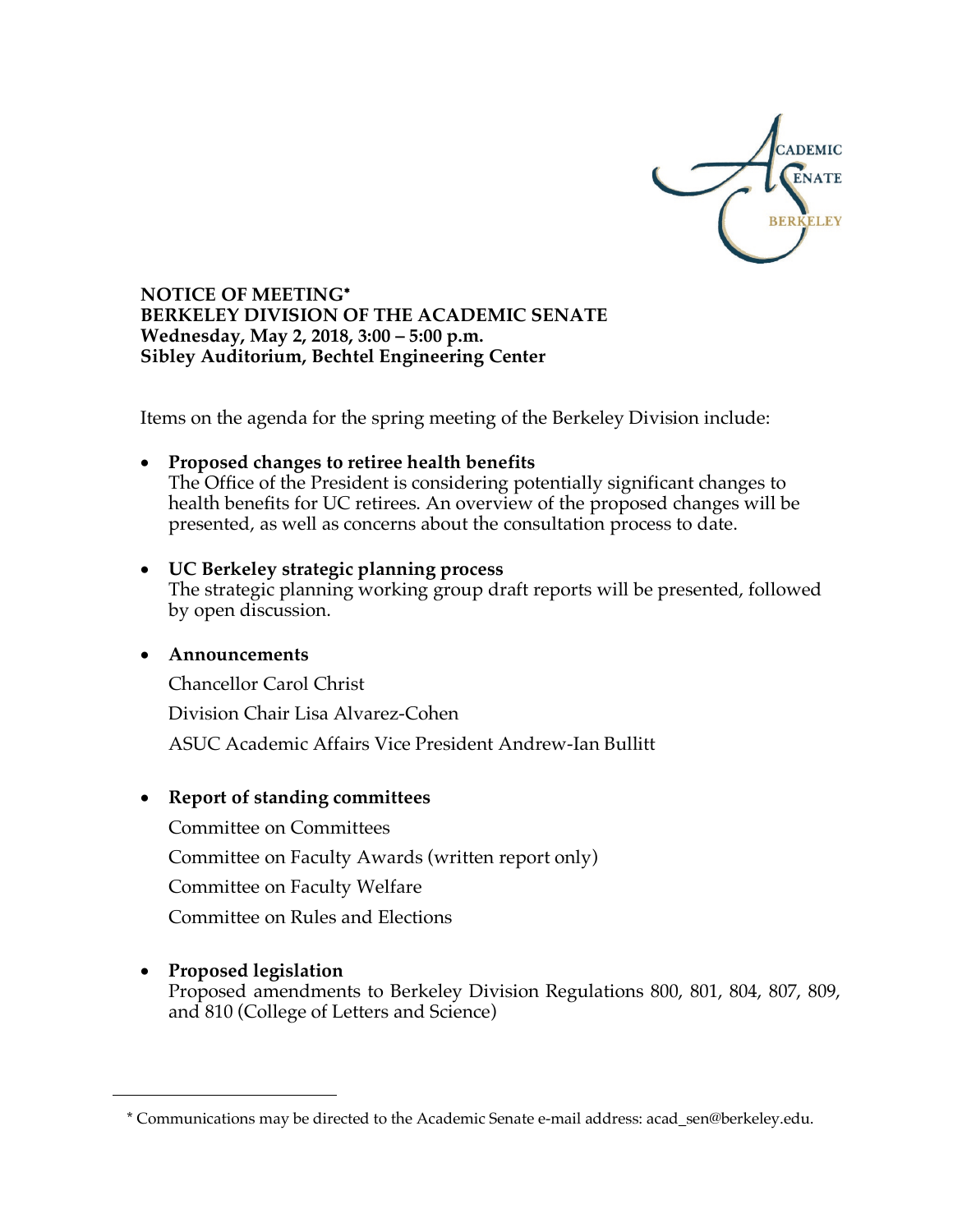#### *In Memoriam*

*In Memoriam* is a compilation of commemorative statements honoring deceased members of the Division, their lives, and service to the University. Memorials are contributed by various sources, including colleagues of the deceased and the Office of Public Affairs; *In Memoriam*, the systemwide Academic Senate's online publication, makes these tributes generally available here: http://senate.universityofcalifornia.edu/in-memoriam/index.php.

The Committee on Memorial Resolutions has approved memorials for the following Berkeley faculty since October 2017. The authors of the memorials are listed in the column to the right.

| Ben H. Bagdikian (Journalism)                  | <b>William Drummond</b>                                                                                                   |
|------------------------------------------------|---------------------------------------------------------------------------------------------------------------------------|
| Gene Adam Brucker (History)                    | Randolph Starn<br>William J. Connell                                                                                      |
| Diane Shaver Clemens (History)                 | David A. Hollinger<br>Max Paul Friedman                                                                                   |
| Marian Cleeves Diamond (Integrative Biology)   | <b>George Bentley</b><br>George A. Brooks<br>Daniela Kaufer<br>Robert Knight<br><b>Jill Marchant</b><br>Robert L. Sanders |
| J. Karl Hedrick (Mechanical Engineering)       | Masayoshi Tomizuka                                                                                                        |
| John R. Hetland (Law)                          | Richard M. Buxbaum                                                                                                        |
| Oscar E. Lanford III (Mathematics)             | F. Alberto Grünbaum                                                                                                       |
| Ray Reed Larson (Information)                  | Michael K. Buckland<br>Nancy A. Van House                                                                                 |
| Hugh McLean (Slavic Languages and Literatures) | Eric Naiman<br>Irina Paperno                                                                                              |
| Arthur H. Rosenfeld (Physics)                  | Dana Buntrock<br>Ashok Gadgil<br>David B. Goldstein<br>Jonathan Koomey                                                    |
| Jerome Leo Sackman (Civil and Environmental    | Jacob Lubliner                                                                                                            |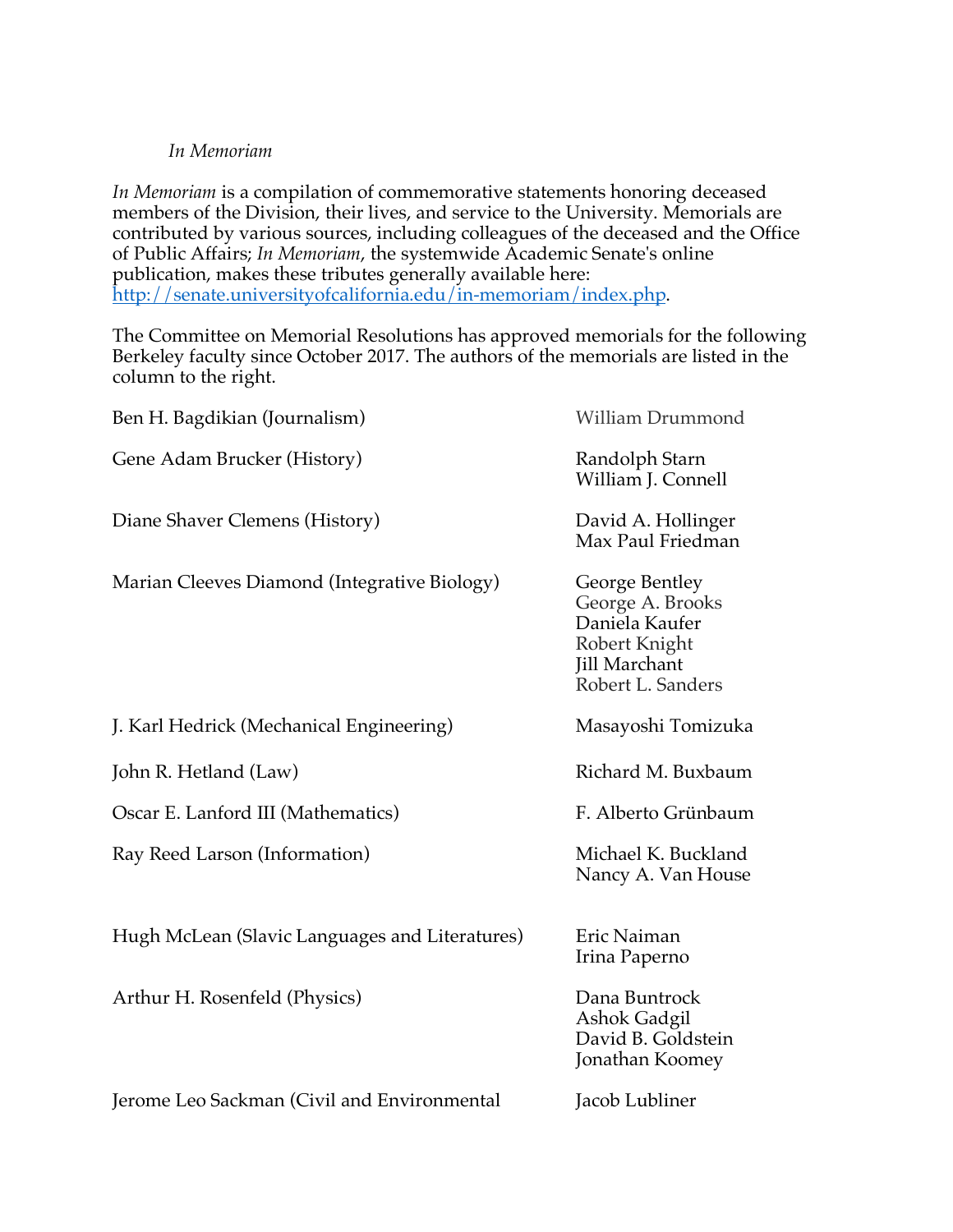Engineering)

Ichiro Satake (Mathematics)

Bernard Taper (Journalism)

Lofti Asker Zadeh (Electrical Engineering and Computer Sciences)

Alex Zwerdling (English)

James M. Kelly Karl S. Pister

Joseph A. Wolf

Tom Goldstein

Richard S. Muller Stuart Russell Pravin Varaiya

Catherine Gallagher Elizabeth Abel Mitchell Breitwieser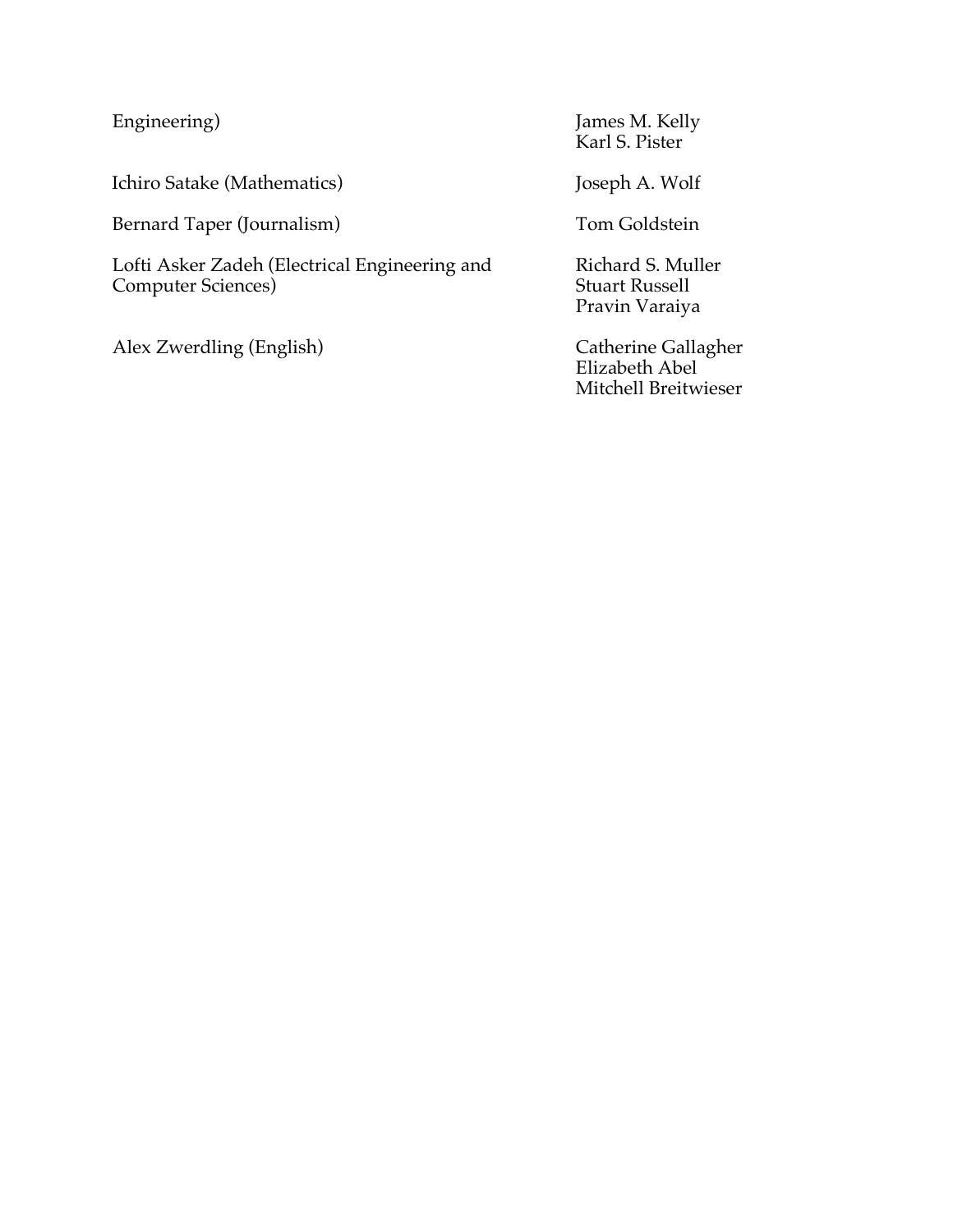#### ORDER OF BUSINESS

#### **I. Minutes**

Minutes of the November 2, 2017 meeting of the Division (Enclosure 1)

#### **II. Announcements by the President**

President Janet Napolitano is unable to attend.

#### **III. Other Announcements**

- **A. Chancellor Carol Christ**
- **B. Berkeley Division Chair Lisa Alvarez-Cohen**
- **C. ASUC Academic Affairs Vice President Andrew-Ian Bullitt**

#### **IV. Special Orders-Consent Calendar**

*For proposed legislative amendments, additions to the current text are noted by an underline; deletions to the current text are noted by a strikethrough line. Per Division bylaws the consent calendar is approved in the absence of a quorum.*

The College of Letters and Science (L&S) proposes amendments to Berkeley Division Regulations 800, 801, 804, 807, 809 and 810. All other L&S regulations are unchanged. The Committee on Rules and Elections reviewed the following legislation and found the proposed amendments to be consonant with Berkeley Division bylaws and regulations. Divisional Council approved the proposed amendments following clarification from, and discussion with representatives of the L&S Executive Committee and the Undergraduate Dean.

The L&S Executive Committee provided the following rationale for the proposed amendments:

The changes to these regulations define class level by semesters of enrollment, and limit overall registration to 8 semesters (or 4 for transfer students). Moving from assessing class level and eligibility for registration from unit accumulation to semester completion addresses two primary concerns. First, using unit accumulation to determine class level has become problematic as freshmen increasingly matriculate with a considerable amount of exam units (Advanced Placement and International Baccalaureate) that do not necessarily fulfill the same number of curricular requirements equivalent to a student who has reached sophomore standing with college-level course work. Consequently these students (who have fast-tracked to sophomore classification based on exam units) have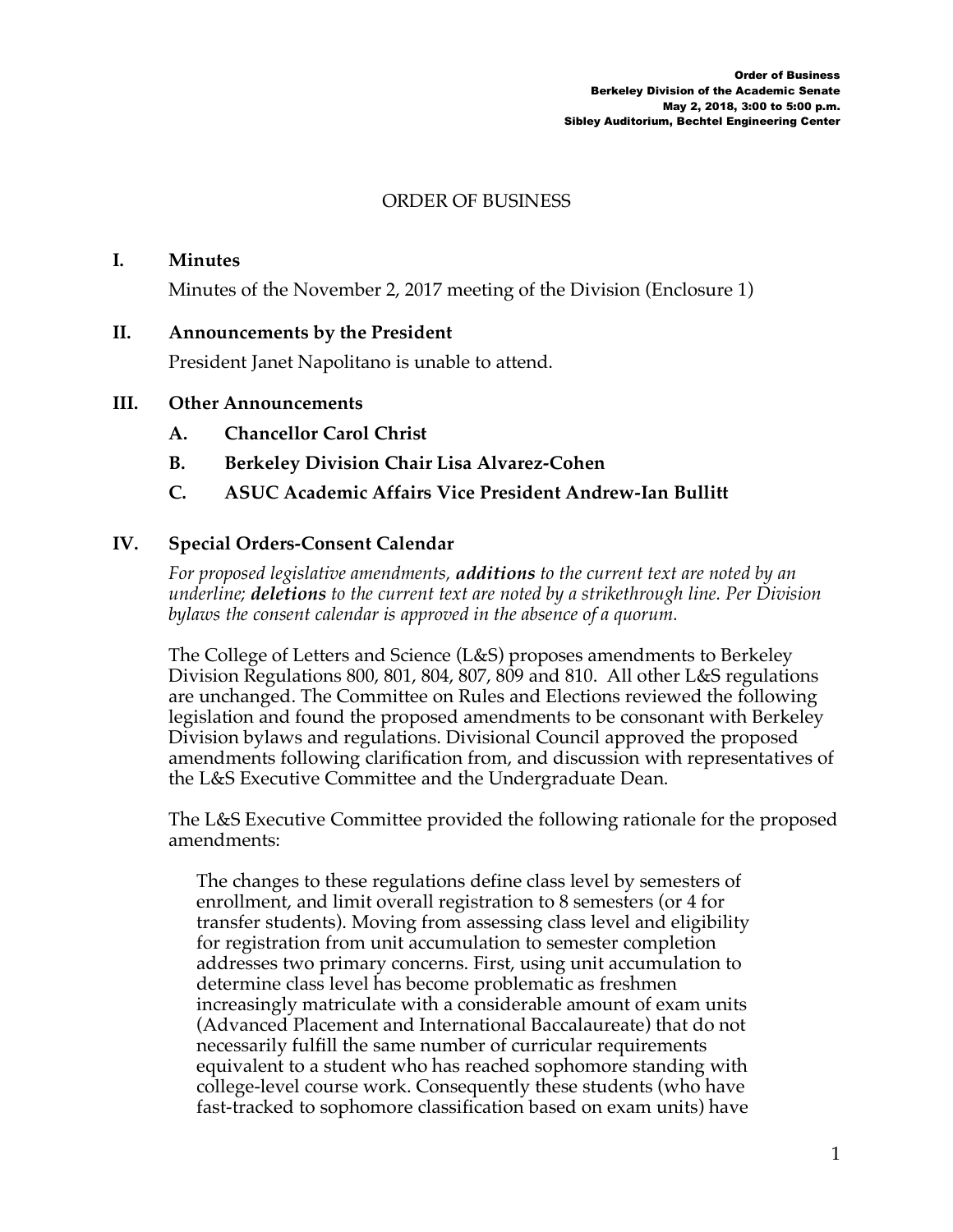a false sense of timely progress towards declaration of major and degree completion.

Second, using unit accumulation in determining continued registration beyond 8 semesters, can result in students prolonging their senior status, and in some cases unduly delay timely graduation.

The intention behind these changes is to create a common and clear framework to help students in planning for and achieving timely degree completion, and our advising office in supporting and managing degree progress for our overall study body. This will also align our regulations with the other undergraduate colleges. The new language does allow for extension of enrollment beyond 8 semesters by permission of the dean.

## **TITLE IX. COLLEGE OF LETTERS AND SCIENCE**

#### **800. CLASSIFICATION OF STUDENTS** (Am. 3.83)

- Students in the College of Letters and Science are designated as freshmen, sophomores, juniors, or seniors.
- A student is classified as a sophomore upon completion of 30 units,  $2$  semesters<sup>\*</sup>, a junior upon completion of  $60$  units  $4$ semesters, a senior upon completion of 90 units 6 semesters. Junior transfer students will be assessed at 4 semesters at the point of matriculation. Students transferring at all other levels will be assessed a semester count on an individual basis by the Dean of the College.

\*Fall and Spring only. Summer terms do not count as a semester.

#### **801. CLASS SCHEDULES STUDY LIST** (Am. 3.83, 2.86)

# **A. Unit Limits**

- Confirmed class schedules study lists of fewer than 13 units in a Semester require approval of the Dean of the College.
- Students who have not declared a major and who wish to enroll in more than 20.5 units must secure approval of a College adviser. Students who have declared a major and who wish to enroll in more than 20.5 units must secure approval of their major adviser. (Eff. Fall 1986)
- Repeated courses are counted in making class-schedule totals.
- **B. Students' Responsibility**
	- Presentation of a study-list by a student and its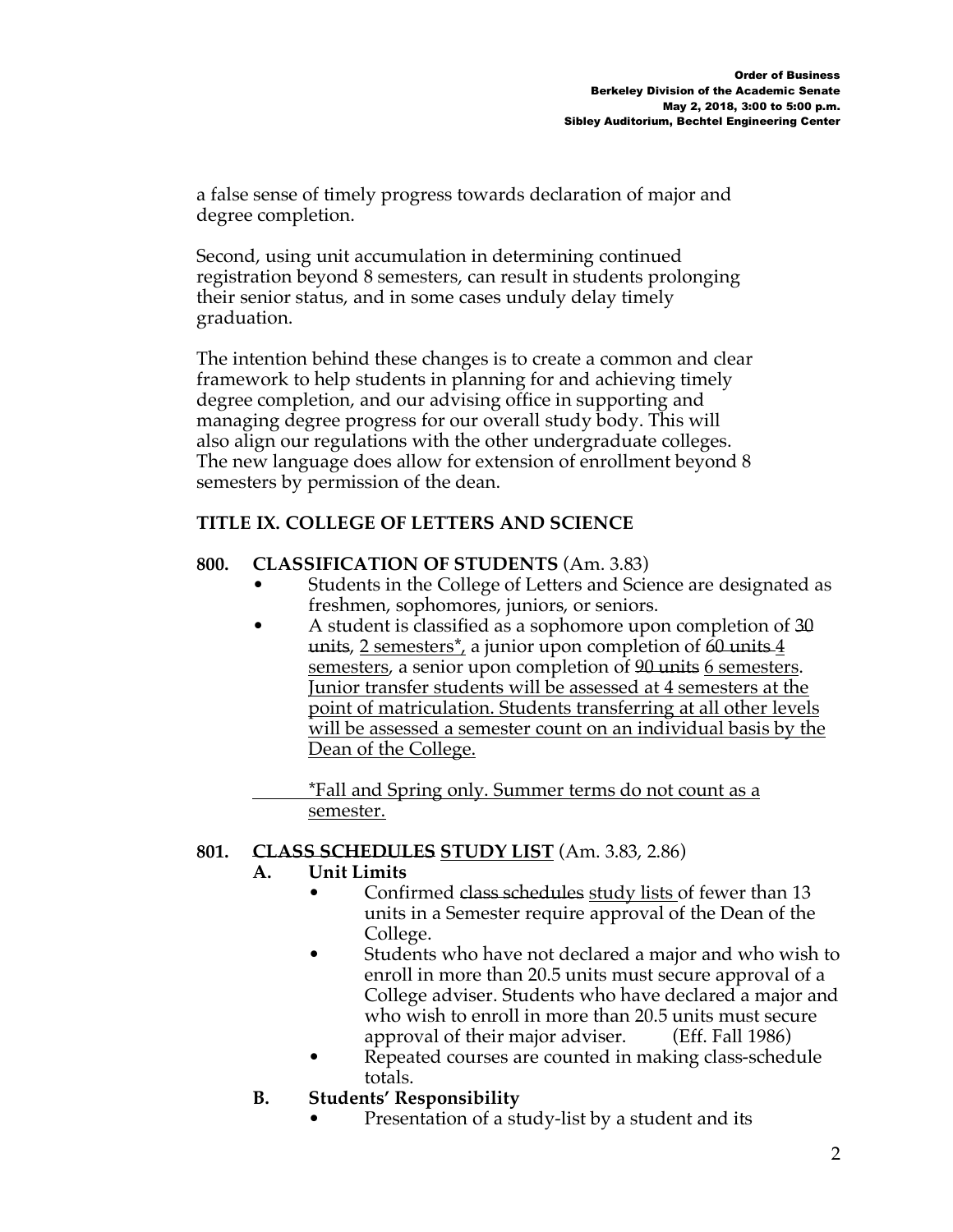acceptance by the College evidences an obligation on the part of the student faithfully to perform the designated work to the best of his or her ability.

• Withdrawal from, or neglect of, any course entered on the study-list, or a change in program without formal permission of the Dean of the College renders the student liable to enforced withdrawal from the University, or other appropriate disciplinary action.

# **C. Study-List Approval**

Regulations as to approval of study-lists shall be adopted by the Faculty of the College.

# **804. REGISTRATION** (Am.3.83, 4.88)

- A student who has completed more than 130 Semester units (or 195 quarter units) and who has extended his or her enrollment beyond eight semesters, or the equivalent, in all institutions attended will not be permitted to register in the College of Letters and Science without permission of the Dean of the College. If permitted to register the student is subject to such supervision as the Faculty of the College directs.
- A student may complete an unlimited number of units beyond the minimum 120 semester units required for graduation on condition that all requirements for the degree are completed and the student graduates within a maximum of eight semesters (or the equivalent) in all institutions attended.
- A student admitted to the University as a freshman who has completed eight semesters shall not be permitted to register for any additional semesters without permission of the Dean of the College. If permitted to register, the student is subject to such supervision as the Faculty of the College directs.
- A student admitted to the University as a junior transfer who has completed four semesters shall not be permitted to register for any additional semesters without permission of the Dean of the College. If permitted to register, the student is subject to such supervision as the Faculty of the College directs.
- The Dean of the College shall determine semesters of eligible registration for students admitted at sophomore or senior standing.
- A student who is approved for a study list of fewer units than the minimum specified in 801.A. may be granted additional semesters as determined by permission of the Dean of the College.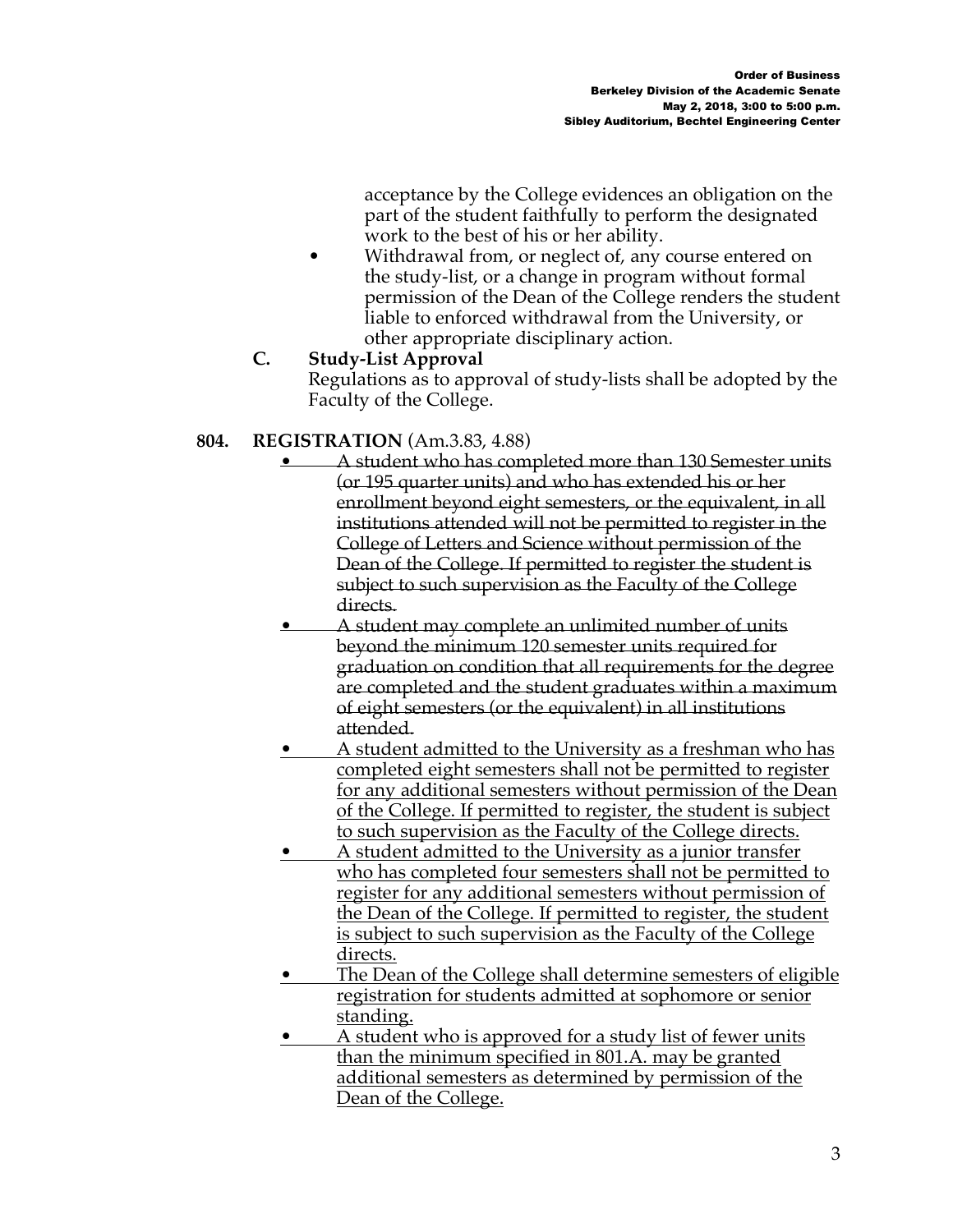#### **807. BACHELOR OF ARTS DEGREE** (Am. 2.85, 4.87, 3.31.92, 10.25.94, 4.25.05)

The degree of Bachelor of Arts will be granted upon the following conditions:

- **A. Unit Requirements** 
	- **Letters and Science Units**
		- The candidate must have completed at least 120 units, of which at least 60 shall be in courses offered in departments, groups, or divisions with a major program authorized by the Executive Committee of the College of Letters and Science.
		- Courses numbered 300 and above and Physical Education activities courses are excluded from the 60 units. (EC. 11.28.00)

#### **Units outside the College of Letters and Science**

- Units earned in courses offered outside the College of Letters and Science may be counted toward the 60 units under the following conditions:
	- **1.** The courses are either
		- a. specifically required in a major approved by the Executive Committee; or
		- b. recommended or elective courses which are counted toward graduation in a major approved by the Executive Committee, provided that the student graduates in that major program.
	- **2.** The courses are approved, by the Executive Committee for use in satisfaction of the College's Breadth and the courses are applied to those requirements. (CC.4.92)

# **1. Minimum Units**

The candidate must have completed at least 120 units. In addition to any unit limitations specified by the University and Division:

- a. No more than 70 units of lower division transfer course work shall be counted toward the A.B. degree.
- b. No more than 4 units total of Physical Education units may be counted toward the A.B. degree.
- c. A maximum of 6 units of '300' and '400' courses may count toward the A.B. degree.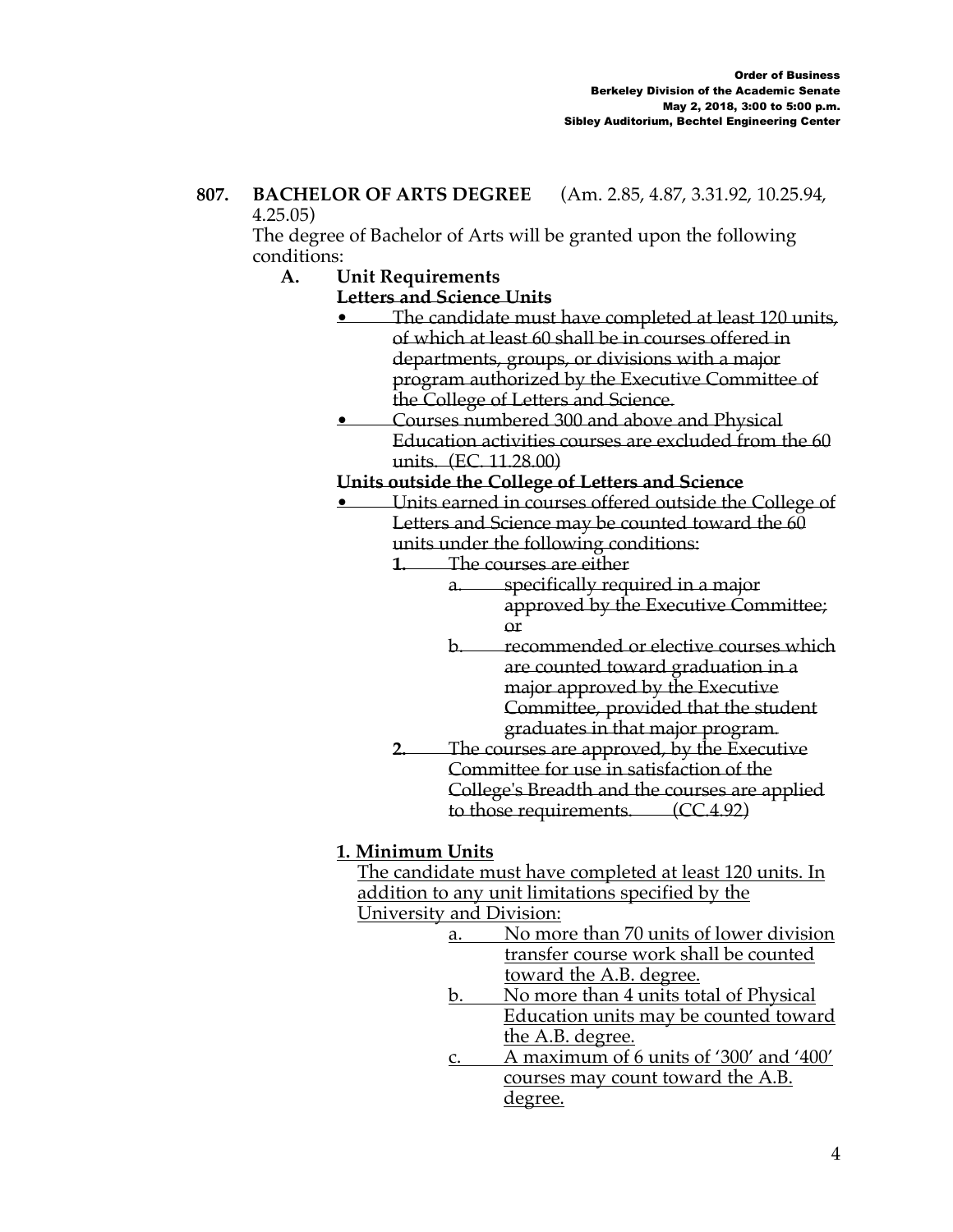# **B. Upper Division Requirements**

- **2. Upper Division Courses Units** At least 36 units must be in upper division courses.
	- Courses outside the College of Letters and Science may be included.

# **3. Upper Division Units Outside the Major**

• At least 6 of the 36 units must be in courses outside the major department.

# **B. Residence Requirements**

A minimum of 18 units of upper division courses, including 12 units in upper division courses in the major, must be completed in residence in the College of Letters and Science. For students who meet the residence requirements as provided in SR 614, the requirements of 18 units in upper division courses is reduced to 16 (Am. 3.83).

# **C. Other Units**

## **"300" and "400" Courses**

• A maximum of 6 units of "300" and "400" courses may be counted toward the A.B. Degree.

# **Physical Education Courses**

• A maximum of 4 units of Physical Education activities courses may be counted toward the A.B. Degree.

# **Community College Units**

• No more than 70 units of community college course work shall be counted toward the A.B. degree.

# **D.C. General Requirements**

The candidate must have satisfied the:

- **1.** General University requirements of SR 630, 634, 636, 638; and Berkeley Regulation 300. (CC. 4.89)
- **2.** Breadth requirements specified by the Faculty of the College.
	- Any student who has completed all of the Letters and Science breadth requirements, or the general education requirements, or the equivalent of either, at the University of California campus from which he or she transfers, may, upon petition, be credited with having completed the breadth requirements of this College.
- **3.** Requirements of a major program described in Regulations 809-812 (eff. Fall 1987).

# **809. MAJOR PROGRAMS** (Am. 3.83, 4.11.96, 4.29.04)

**A.** Each candidate must complete a four-year major program of one of the types described in Regulation 810.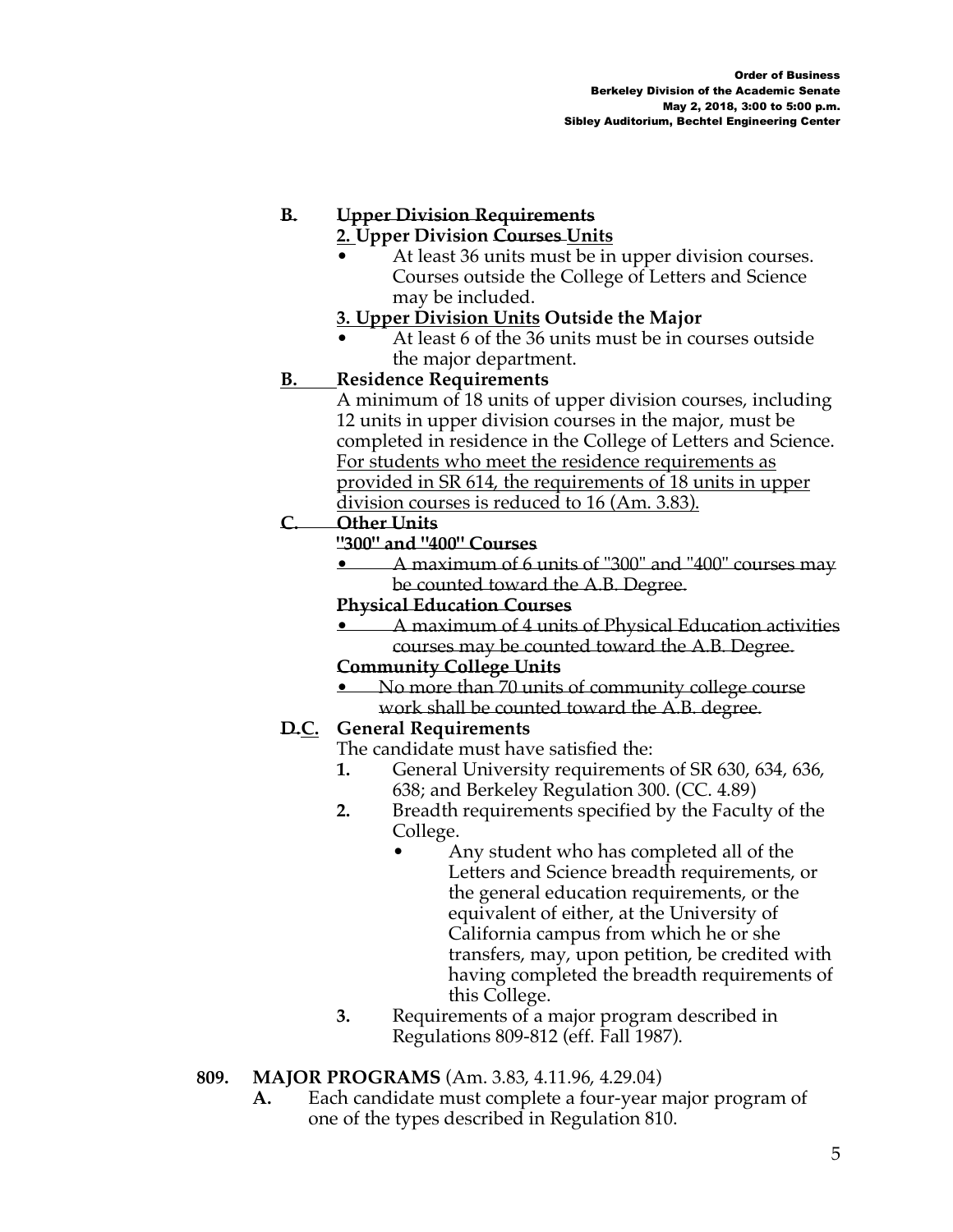- The major program is designed as a planned effort to explore a subject systematically, to assure that all students pursuing the same major program acquire certain knowledge in common, and to encourage the student in independent study.
- All major programs of whatever type must include not fewer than 30 nor more than 60 units, and must include at least not fewer than 24 units in upper division courses nor more than 30 units in upper division courses.
- Requirements for major programs, including prerequisites and limitations on programs, and alternative electives, must be submitted to the Executive Committee of the College for approval before publication and before they become effective.
- **B.** A student may declare a major program as early as the student decides, consistent with any major prerequisites, but must declare it not later than the beginning of the junior year.
	- As soon as the student has declared the major, and been accepted to pursue it, the student will be assigned to a major adviser for that program.
- **C.** A change from one major program to another may be made only by permission of the Dean of the College and of the department or committee in charge of the major program to which the student petitions to transfer.
	- Notice that such change has been authorized will be sent by the Office of the Registrar to the departments or committees concerned.
	- No change of major will be permitted after the opening of the student's last term.
- **D.** Candidates for the A.B. degree must attain at least a C (2.000) average overall in all of the courses required in the major program, at least a C average in the upper- division courses required in the major program, and at least a C average in the upper-division courses taken at Berkeley that are required in the major program; Candidates for the A.B. degree must attain at least a C (2.00) average in all upper division courses that are identified by the major department or program as specifically required, or approved as elective course options to fulfill a major requirement. In the case of elective course options, the calculation will include the minimum number of courses with the highest grades needed to fulfill the requirement. Averages higher than a C may be required only for Honors Programs. (see Regulation 815).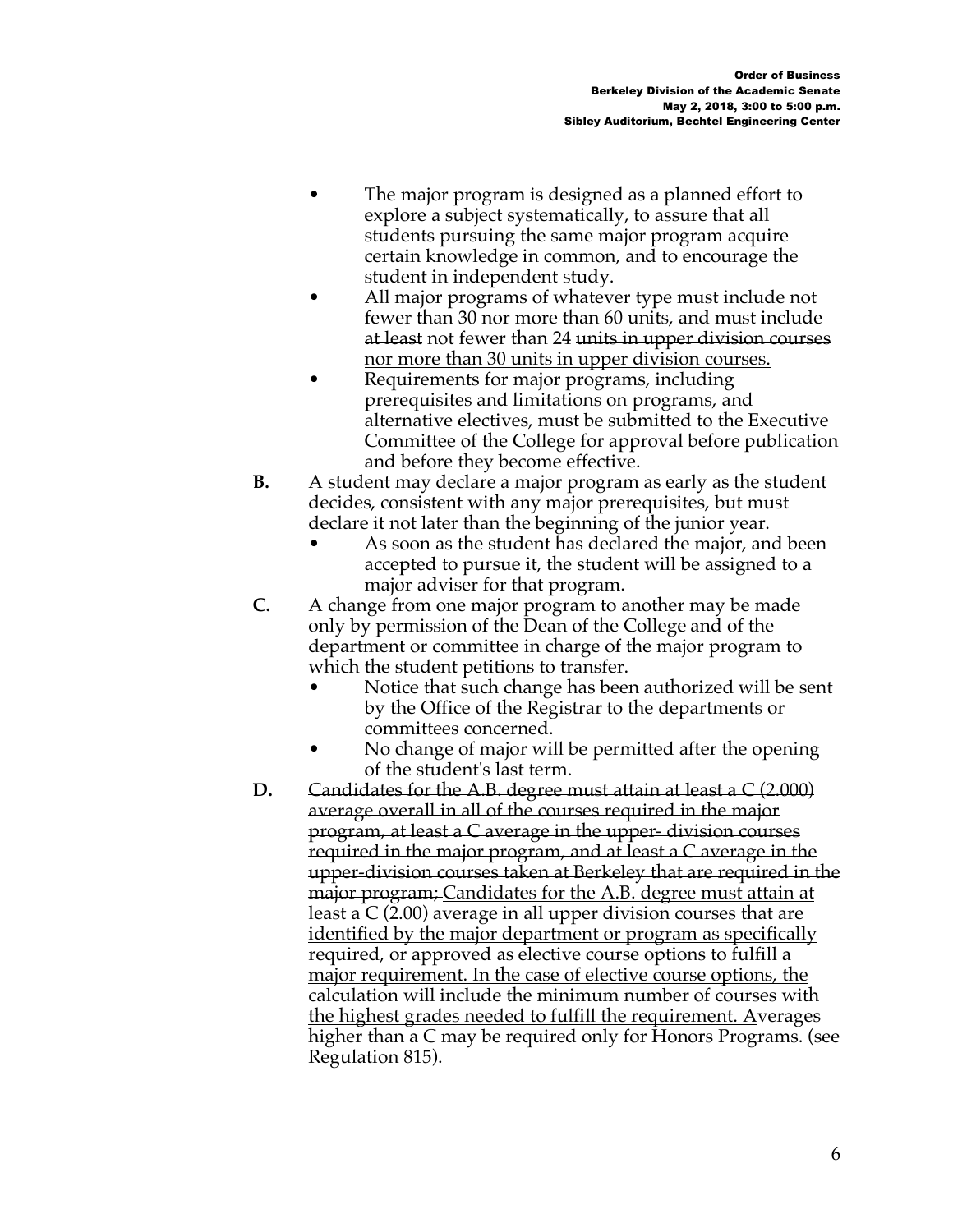- **E.** Students who fail to attain an average of two grade points for each unit of work taken in a department may, at the option of that department, be denied the privilege of pursuing a major program in that department. A similar option may exercised by committees in charge of group or field majors.
- **F.** Each major department is expected to send to the Dean of the College from time to time a list of students (if any) who, in the opinion of the department, cannot profitably continue in the major program of the department, together with a statement of the basis for such opinion and of the probable causes of the student's lack of success.
	- **•** In such cases, the Executive Committee of the College may, with approval of the department concerned, permit a change to another major program or may, with approval of the President of the University, require the students to withdraw from the College. Committees in charge of group or field major will follow a similar pattern.
- **G.** Students who are admitted to senior standing in the University of California on the basis of credit from other institutions, or on the basis of credit from University Extension, University of California, must complete in residence at the University of California, subsequent to such admission, at least 18 units of work in upper division courses, including at least 12 units in their major program.
	- **•** For students who meet the residence requirements as provided in SR 614, the requirements of 18 units in upper division courses is reduced to 16. (Am. 3.83)

#### **810. UNIT ADDITIONAL REQUIREMENTS IN MAJOR PROGRAMS** (Am. 3.83)

- **A. Departmental Major Programs**
	- **•** These programs must consist of not fewer than 24 nor more than 30 units of upper division courses, together with such lower division courses as the department deems necessary to a coordinated program.
	- **•** At least 15 units of specified courses must be required in common of all students electing the program; at least 6 of these 15 units must be upper division courses, and may include unit credit for a comprehensive examination (see SR 772.D).
	- **•** Under special circumstances, the Executive Committee of the College may allow optional courses in the upper division component of the required 15 units.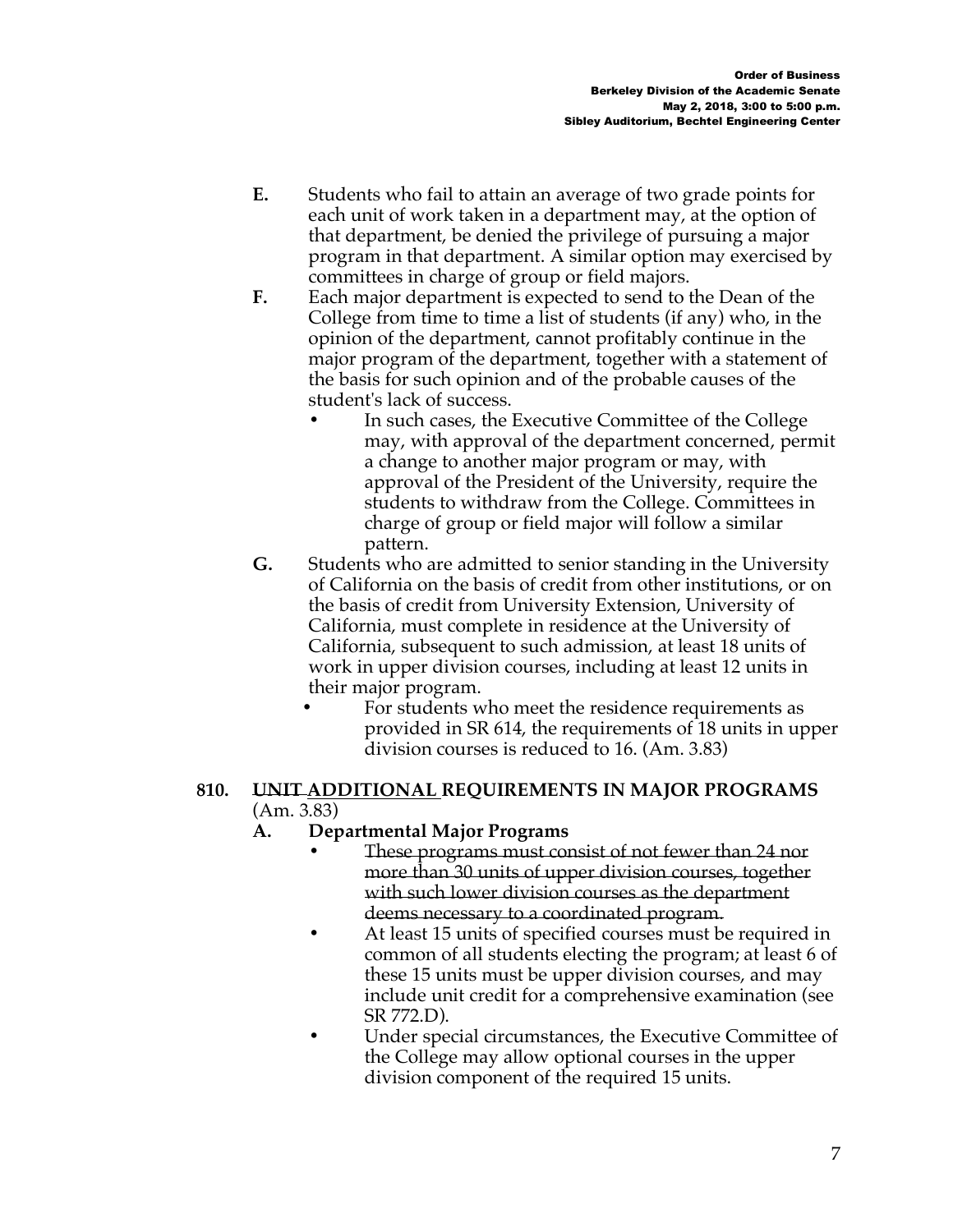## **B. Group Major Programs**

- These programs may be set up by conference between two or more departments or members of two or more departments, subject to approval of the Executive Committee.
- On petition of an individual student, the Executive Committee, without the necessity of formal action by any department, may approve a major or group major program for each student, and may designate a member of the faculty to act as adviser for such major or group major.
- All group major programs must require no fewer than 30 and no more than 36 units in upper division courses.

## **C. Field Major Programs**

These programs are established in each of the following fields: Humanities Social Science Physical Science (eff. Fall 1989) (CC. 10.89) (CC. 3.90)

- Each field major program includes lower division courses necessary or desirable as preparation for the upper division courses.
- Each student in a field major is required to take at least 12 units from a list of specified upper division courses; elective courses are included to bring the total up to 30 units of upper division courses.
- Each field major program will be drawn and administered by an appropriate standing committee of the Faculty of the College.
- **V. Reports of Special Committees (None)**
- **VI. Reports of Standing Committees**
	- **A. Committee on Committees**
	- **B. Committee on Faculty Awards (written report only – Enclosure 2)**
	- **C. Committee on Faculty Welfare**
	- **D. Committee on Rules and Elections (Enclosure 3)**
- **VII. Petitions of Students (None)**
- **VIII. Unfinished Business (None)**